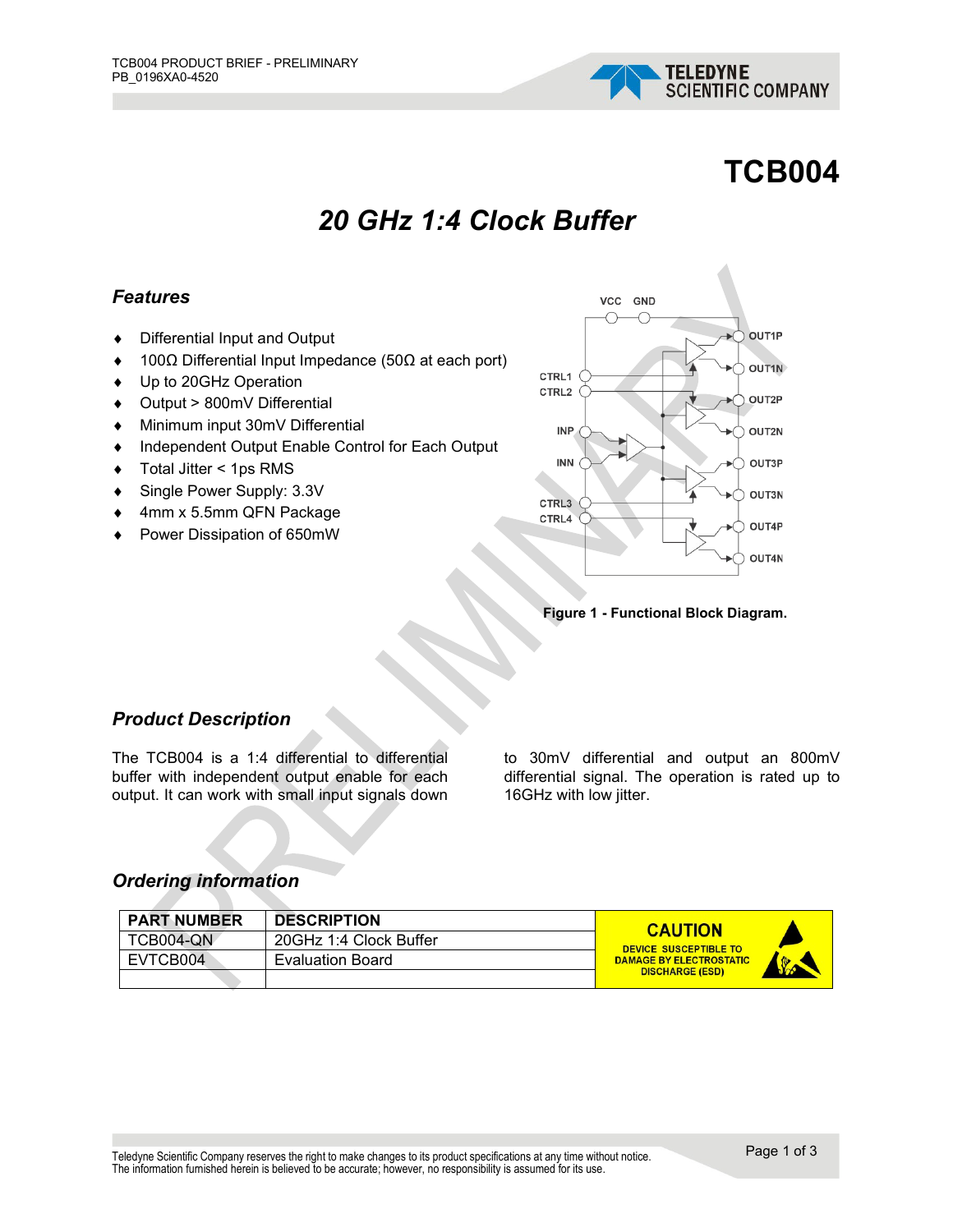

### *Pin Description and Pin Out (20 I/O QFN Package)*

| P/ I/O  | <b>PIN</b>                             | NUM. | <b>NAME</b>        | <b>FUNCTION</b>                   |  |
|---------|----------------------------------------|------|--------------------|-----------------------------------|--|
| P       | 2,5,8,9,11,13,14,17,<br>20, bottom pad | 10   | <b>GND</b>         | Power Supply Ground               |  |
| P       | 24                                     |      | <b>VCC</b>         | Positive Power Supply             |  |
|         | 10                                     |      | <b>INP</b>         | Input                             |  |
|         | 12                                     |      | <b>INN</b>         |                                   |  |
| O       | 3                                      |      | OUT <sub>1</sub> P | Output1                           |  |
| O       | 4                                      |      | OUT <sub>1N</sub>  |                                   |  |
| O       | 6                                      |      | OUT2P              | Output2                           |  |
| O       | $\overline{7}$                         |      | OUT2N              |                                   |  |
| O       | 16                                     |      | OUT3P              | Output3                           |  |
| O       | 15                                     |      | OUT3N              |                                   |  |
| O       | 19                                     |      | OUT4P              | Output4                           |  |
| $\circ$ | 18                                     |      | OUT4N              |                                   |  |
|         | 4                                      |      | CTRL1              | Output1 Control (GND=OFF; VCC=ON) |  |
|         | 26                                     |      | CTRL <sub>2</sub>  | Outpu2t Control (GND=OFF; VCC=ON) |  |
|         | 22                                     |      | CTRL3              | Output3 Control (GND=OFF; VCC=ON) |  |
|         | 21                                     |      | CTRL4              | Output4 Control (GND=OFF; VCC=ON) |  |
|         | 25                                     |      | <b>IREF</b>        | $\star$                           |  |
| R       | 23                                     |      | NC.                | Reserved                          |  |



**Figure 2 – TCB004 pinout (top view) 26 I/O QFN package.**